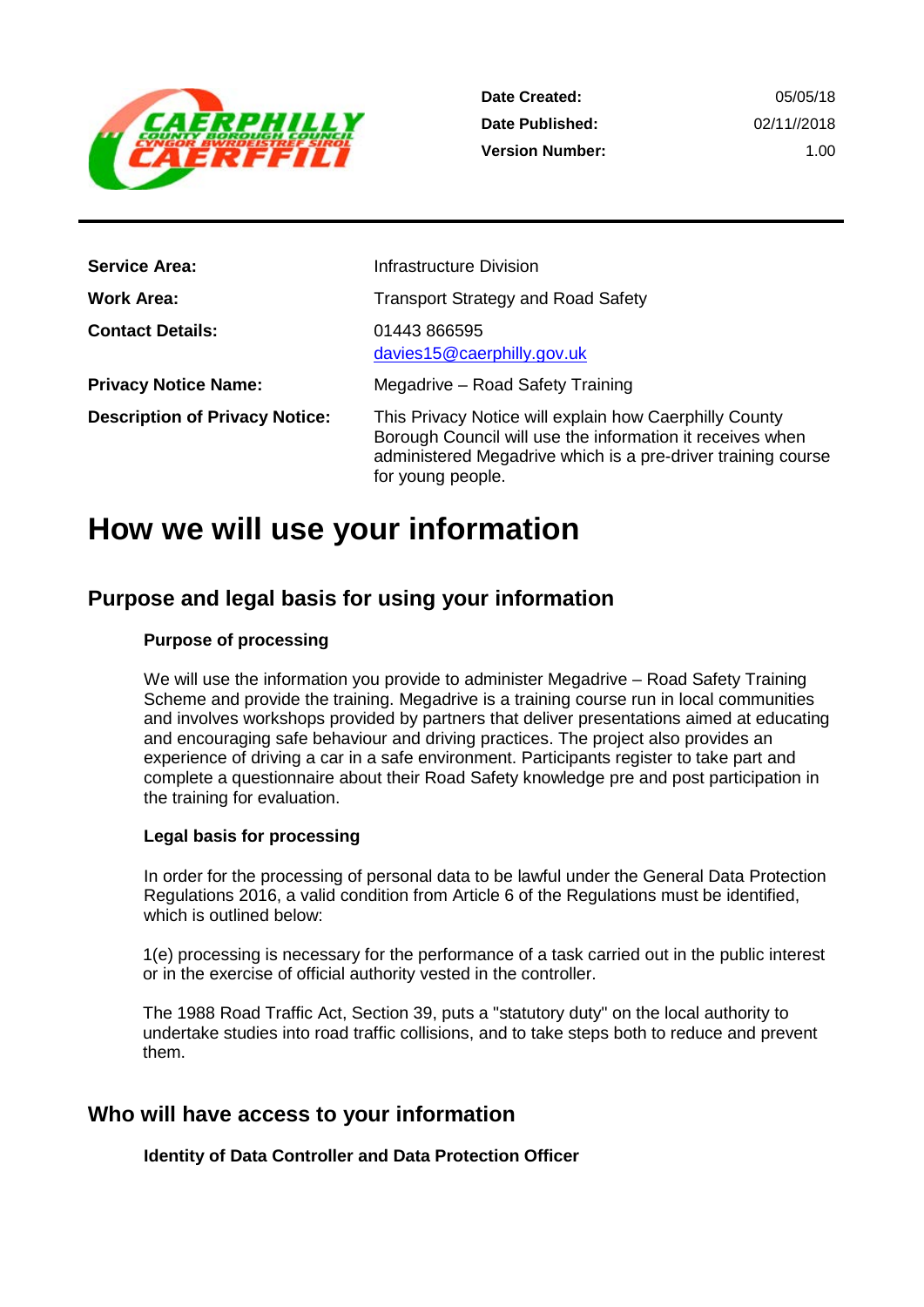The Data Controller for your information is Caerphilly County Borough Council. The Data Protection Officer is:

Ms Joanne Jones Corporate Information Governance Manager / Data Protection Officer Email: dataprotection@caerphilly.gov.uk Tel: 01443 864322

Other Data Controllers may also be responsible for your information, depending on the specific circumstances. Please contact the Service Area for further information.

#### **Details of main users of your information**

Transport Strategy and Road Safety

#### **Details of any sharing of your information within Caerphilly county borough council**

Your personal details will be shared with the driving instructors who do not retain the information.

All records may be subject to review by Internal Audit officers.

#### **Requests for information**

All recorded information held by Caerphilly County Borough Council may be subject to requests under the Freedom of Information Act 2000, Environmental Information Regulations 2004 and the Data Protection Act 1998.

If the information you provide is subject to such a request, where possible Caerphilly County Borough Council will consult with you on its release. If you object to the release of your information we will withhold your information if the relevant legislation allows.

## **How long will we retain your information**

## **Details of retention period**

How long Caerphilly County Borough Council retains information is determined through statutory requirements or best practice.

The paper records including the personal information we have collected will be held for a period of 3 years after which time it is destroyed.

## **Your Rights (Inc Complaints Procedure)**

#### **Your rights under the Data Protection Act 1998**

Data Protection gives data subjects (those who the information is about) a number of rights:

- The right of subject access Application forms for this process are available on our website: [SAR Form](http://www.caerphilly.gov.uk/CaerphillyDocs/Council-and-democracy/sar_form.aspx)
- The right to be informed
- The right of rectification
- The right to erasure
- The right to restrict processing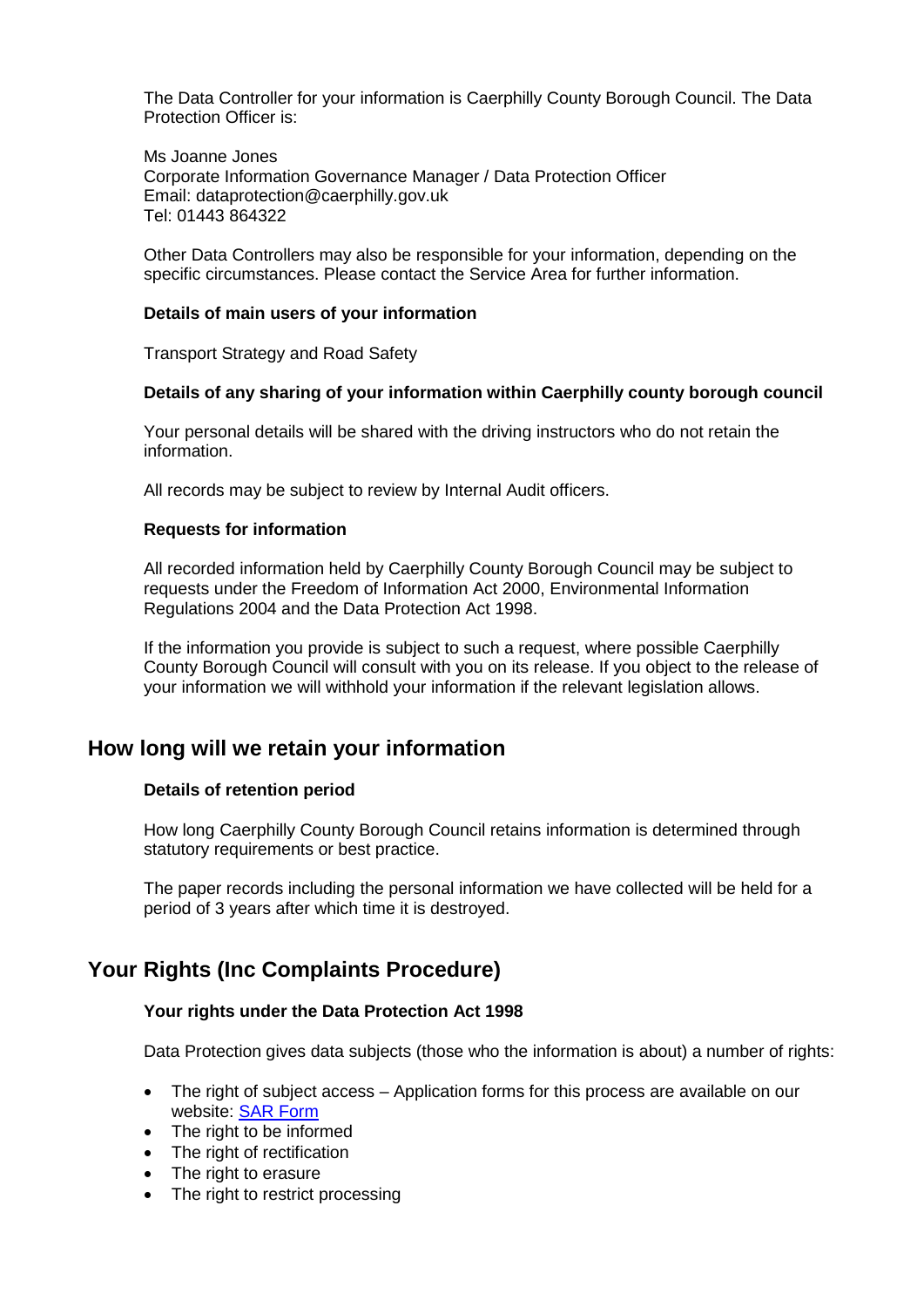- The right to object
- The right to data portability
- Rights in relation to automated decision making and profiling.

Further information on your rights is available from: [www.ico.org.uk.](http://www.ico.org.uk/)

To enact your rights please contact the service area detailed on the top of this form.

## **Complaints Procedure**

If you are unhappy with the way that Caerphilly County Borough Council has handled your request / information, you have the right of complaint. Please contact the Service Area detailed at the top of this document outlining your issues.

If you remain unhappy you also have a right of complaint to the Information Commissioner's Office. Please follow this link for further information on the complaints process.

[www.caerphilly.gov.uk/My-Council/Data-protection-and-freedom-of-information/Questions](http://www.caerphilly.gov.uk/My-Council/Data-protection-and-freedom-of-information/Questions-and-complaints)[and-complaints](http://www.caerphilly.gov.uk/My-Council/Data-protection-and-freedom-of-information/Questions-and-complaints)